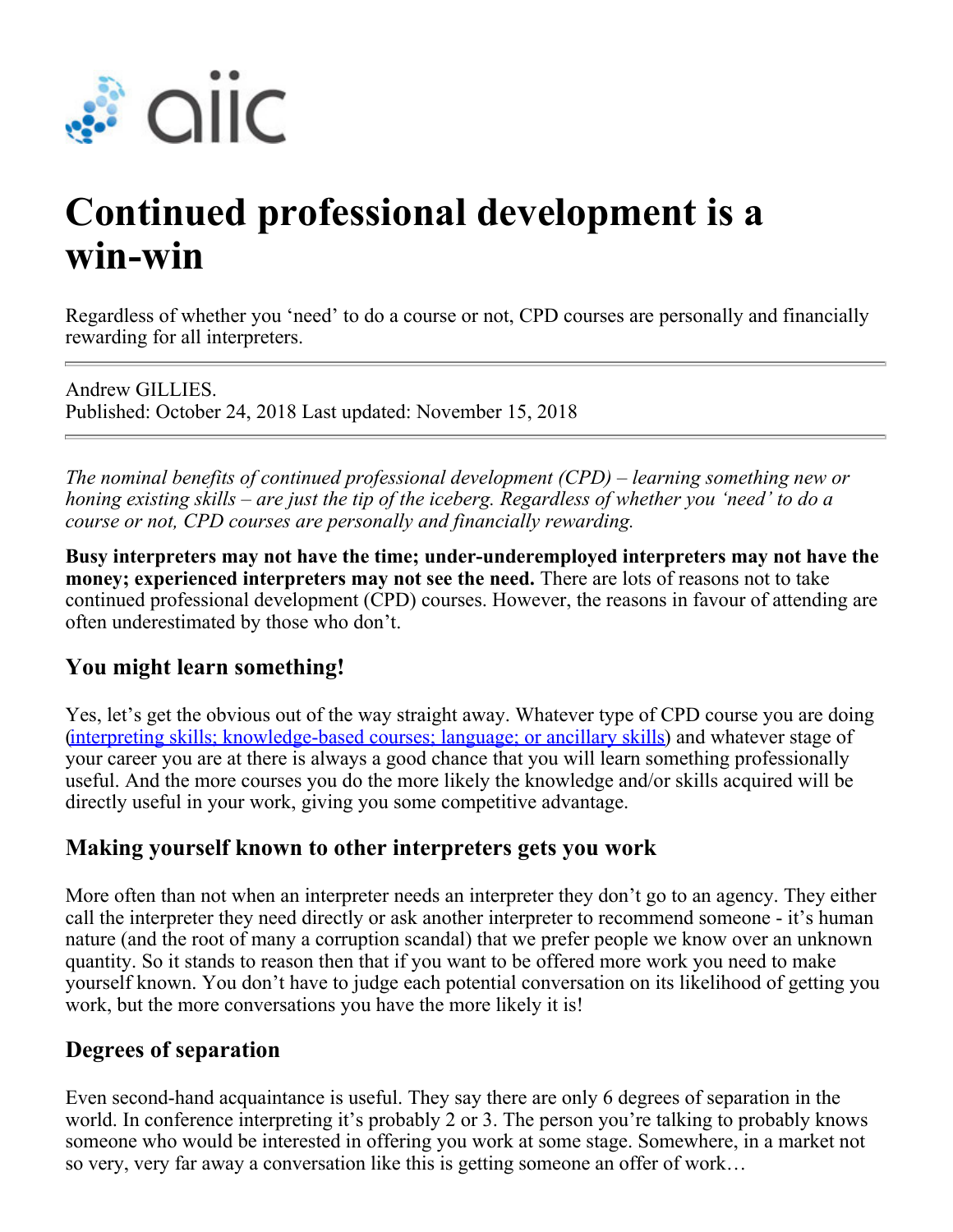"Do you know Joanne Bloggs?",

"I haven't worked with her but I met her on a course last year. Seems like a pleasant and serious sort."

#### **New markets, new customers**

You might meet more, and more varied colleagues at a single training event than during a month in the booth. They will be from markets and/or institutions you're not yet a known quantity. And interpreting is a very small world. Attend a handful of events and you will meet (or make indirect connections to) many of the main players on your, and neighbouring markets. I'm not saying each conversation should be a sales pitch. Quite the opposite. I'm recommending getting into a conversation in the first place!

# **It's fun!**

It's fun to learn new stuff. And it's fun to meet interesting new people. It's uncanny that, in what many of us see as an often bitchy profession, interpreters get on terribly well when off-duty. Interpreters are inquisitive, interesting people with interesting stories and histories. They make for good conversation! AIIC includes long coffee breaks in its courses to promote this sort of contact.

## **Motivation**

Good customers are regular customers and we stick with them. But that can also lead to boredom. Getting out of your comfort zone and doing something different can inspire you and give you renewed enthusiasm for the same old work. Go take a course!

### **Find new colleagues to work with or for you**

We've all been asked if we can recommend an interpreter. Attending training events is a way to expand the pool we recommend from. New colleagues join the market every year and some of them are very good. And you're more likely to find the young and enthusiastic on a training course than the older and jaded.

# **The cost of training is tax deductible**

In most countries self-employed interpreters can deduct the cost of courses from their tax bill. In some it is even refunded. Either way the course will cost less in real terms than the official price.

The benefits of doing CPD are like a huge colour-by-numbers. It's hard to see them after doing one course; meeting one person; or colouring in one space. But over time things start to join up and shapes start to appear.

Take the plunge, go take a course!

- You can sign up to **[AIIC's training mailshots here](https://visitor.r20.constantcontact.com/manage/optin?v=001nubxsEiEYsa6x_fCTL01ds5UIfnRQ6c0AnYZUff3MwPkdaBFEW-yt6BNd70s073FddIw9_52dcxtebre0Lt8ys8tAAfJRN4JLp7TmSpWECs%3D)…**
- or visit our [Events page](http://www.aiic.net/events)

*Andrew Gillies is an AIIC Member based in Paris, and is the Coordinator of the AIIC Training & Professional Development group.*